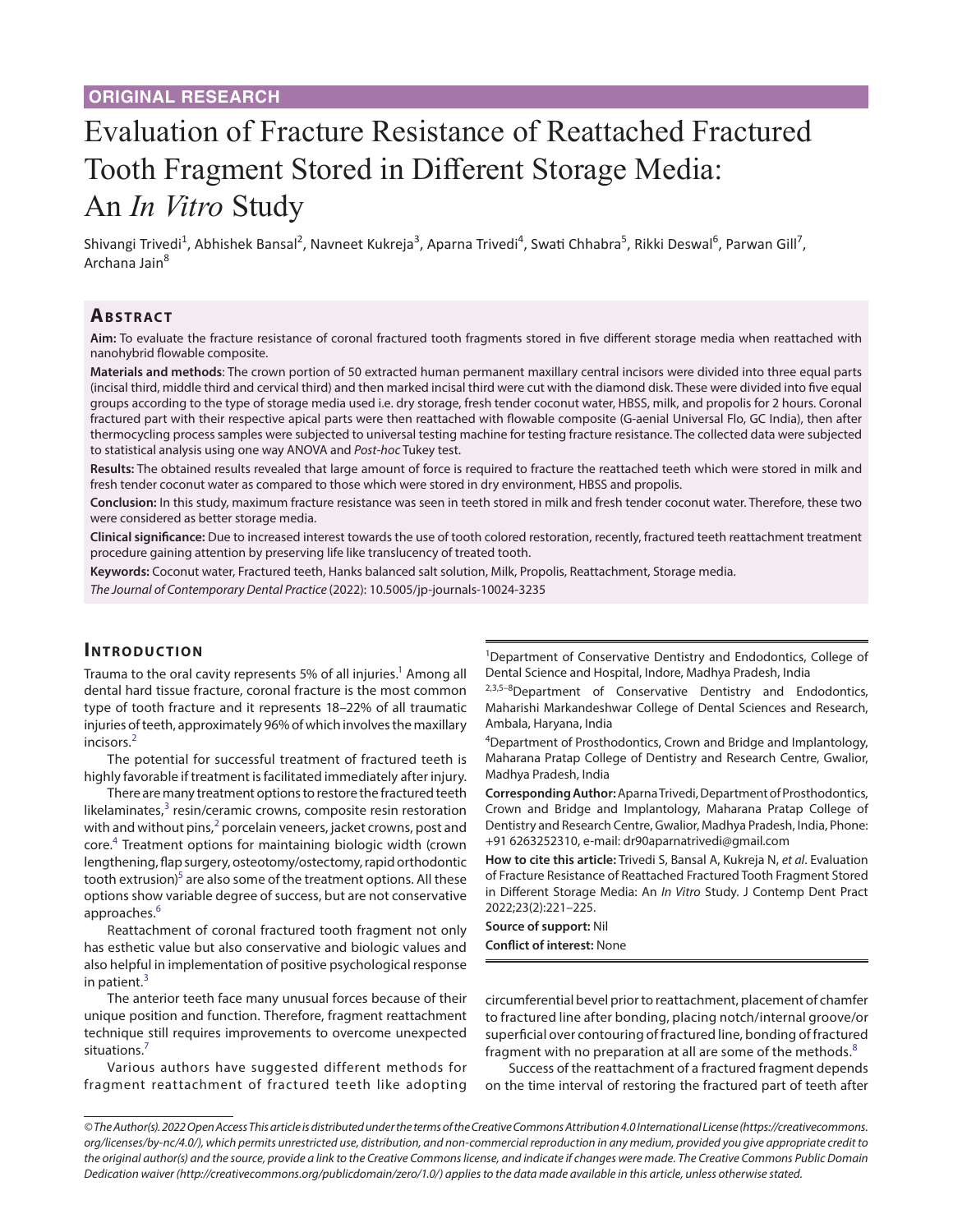trauma.<sup>[9](#page-3-8)</sup> Factors which are responsible for bond strength of reattached fractured tooth fragment include hydration of fractured fragment and time period of rehydration<sup>[7](#page-3-6)</sup> and this is influenced by method of storing these fractured fragments.<sup>[9](#page-3-8)</sup>

Storage medium maintains the hydration of fractured fragment which in turn maintains the vitality and natural appearance of the teeth.<sup>10</sup> Various types of storage medium are available, some of them are: Milk, HBSS, coconut water, artificial saliva, egg white, saline, tap water, via span, propolis, various culture media, contact lens solution, etc.<sup>11</sup>

Unlike the well-established protocols of how to preserve the avulsed tooth before treatment, recent guidelines do not mention how a fractured fragment of tooth should be preserved, eventhough most reports support the idea that the fragment should be kept hydrated.

Thus, this *in-vitro* study will focus on the importance of hydration of fractured coronal tooth fragment stored in different types of storage media and its effect on the fracture resistance after reattachment procedure.

## **MATERIALS AND METHODS**

In this *in-vitro* study 50 freshly extracted caries free human permanent maxillary central incisors were collected from the Department of Oral and Maxillofacial Surgery, Maharishi Markandeshwar College of Dental Sciences and Research, Mullana, Ambala which were extracted due to periodontal reasons.

All the collected teeth were disinfected and cleaned by ultrasonic tips and 0.2% thymol. After measuring the cervicoincisal distance of crown portion of all the samples using Vernier caliper the labial surface of crown divided into three equal parts (incisal third, middle third, and cervical third) and marked with the help of marker. Then the marked teeth were randomly divided into 5 groups of 10 each. To simulate Elli's class II fracture, samples were cut on the incisal one third marked line perpendicular to the long axis of teeth using low speed diamond disk with saline as coolant and preserved in five different types of storage media for 2 hours.

- Group I: Dry storage
- Group II: Hank's balanced salt solution
- Group III: Propolis
- Group IV: Milk
- Group V: Fresh tender coconut water

The remaining parts of the teeth were stored in artificial saliva. After 2 hours fractured fragments rinsed with distilled water and both the fractured surface of the fragment and remaining part of the teeth were etched using 37% phosphoric acid for 15 seconds, then rinsed with water for 10 seconds followed by air drying for 5 seconds.

On the etched surface bonding agent was applied in two consecutive layers and each coat light cured for 20 seconds individually. Then nanohybrid flowable composite (G-aenial Universal Flo, GC India) was applied and light cured for 40 seconds on labial half, 40 seconds on lingual half after confirming the correct position for reattachment. All the reattached samples were subjected to thermocycling consisting of 100 cycles alternating between hot water (55*°*C) and cold water (5*°*C) for 15 seconds in each water bath. Root portions of all the samples were embedded into the acrylic resin block so that they can be easily placed into the universal testing machine.

In the next step, samples were subjected to universal testing machine (UTM) for testing fracture resistance. The rod of UTM was placed at the incisal third of the crown where the bonding line on the labial surface was seen and then the load was applied with the speed of 1 mm/minute until the debonding occurs. The value at which the debonding of reattached fragment occurred was recorded.

#### **Statistical Analysis**

The data was analyzed using SPSS (19.0 Version) and statistical analysis was done using Oneway ANOVA [\(Tables 1](#page-1-0) and [2,](#page-2-0) [Fig. 1\)](#page-2-1) to compare the mean values between more than three groups and *Post-hoc* Tuckey test ([Table 3](#page-2-2)) for further comparison between the groups (taking two groups at a time). The *p*-value was taken significant when it is less than 0.0001.

### **RESULTS**

All the groups were statistically significant except for group IV (milk) with mean value of 90.930 and group V (Fresh tender coconut water) with mean value of 86.775 having *p*-value 0.798 and mean difference of 4.155. No statistically significant difference seen between the groups IV and V, however, their obtained values were higher than the other groups i.e. group I (Dry storage) with mean value 21.994 and group II (HBSS) with mean value 67.686, have mean difference of 45.692, group I (Dry storage) with mean value 21.994 and group III (Propolis) with mean value 47.723 have mean difference of 25.729, group I (Dry storage) with mean value 21.994 and group IV (Milk) with mean value 90.930 have mean difference of 68.936, group I (Dry storage) with mean value 21.994 and group V (Fresh tender coconut water) with mean value 86.775 have mean difference of 64.781, group II (HBSS) with mean value 67.686 and group III (Propolis) with mean value 47.723 have mean difference of 19.963, group II (HBSS) with mean value 67.686 and group IV (Milk) with mean value 90.930 have mean difference of 23.244, group II (HBSS) mean value 67.686 and group V (Fresh tender coconut water) with mean value 86.775 have mean difference of 19.089, group III (Propolis) with mean value 47.723 and group IV (Milk) with mean value 90.930 have mean difference

#### <span id="page-1-0"></span>**Table 1:** Descriptive analysis (mean fracture resistance and standard deviation among the groups)

|                         |    |        |                |            | 95% confidence interval for mean |             |         |         |
|-------------------------|----|--------|----------------|------------|----------------------------------|-------------|---------|---------|
| Group                   | n  | Mean   | Std. deviation | Std. error | Lower bound                      | Upper bound | Minimum | Maximum |
| Group I (Dry)           | 10 | 21.994 | 5.47544        | 1.73149    | 18.0771                          | 25.9109     | 13.70   | 28.70   |
| Group II (HBSS)         | 10 | 67.686 | 9.66870        | 3.05751    | 60.7694                          | 74.6026     | 55.86   | 79.75   |
| Group III (Propolis)    | 10 | 47.723 | 7.67827        | 2.42808    | 42.2303                          | 53.2157     | 37.75   | 58.10   |
| Group IV (Milk)         | 10 | 90.930 | 9.75419        | 3.08455    | 83.9523                          | 97.9077     | 76.97   | 101.25  |
| Group V (Coconut water) | 10 | 86.775 | 8.37109        | 2.64717    | 80.7867                          | 92.7633     | 76.42   | 98.73   |
| Total                   | 50 | 63.022 | 27.08658       | 3.83062    | 55.3237                          | 70.7195     | 13.70   | 101.25  |

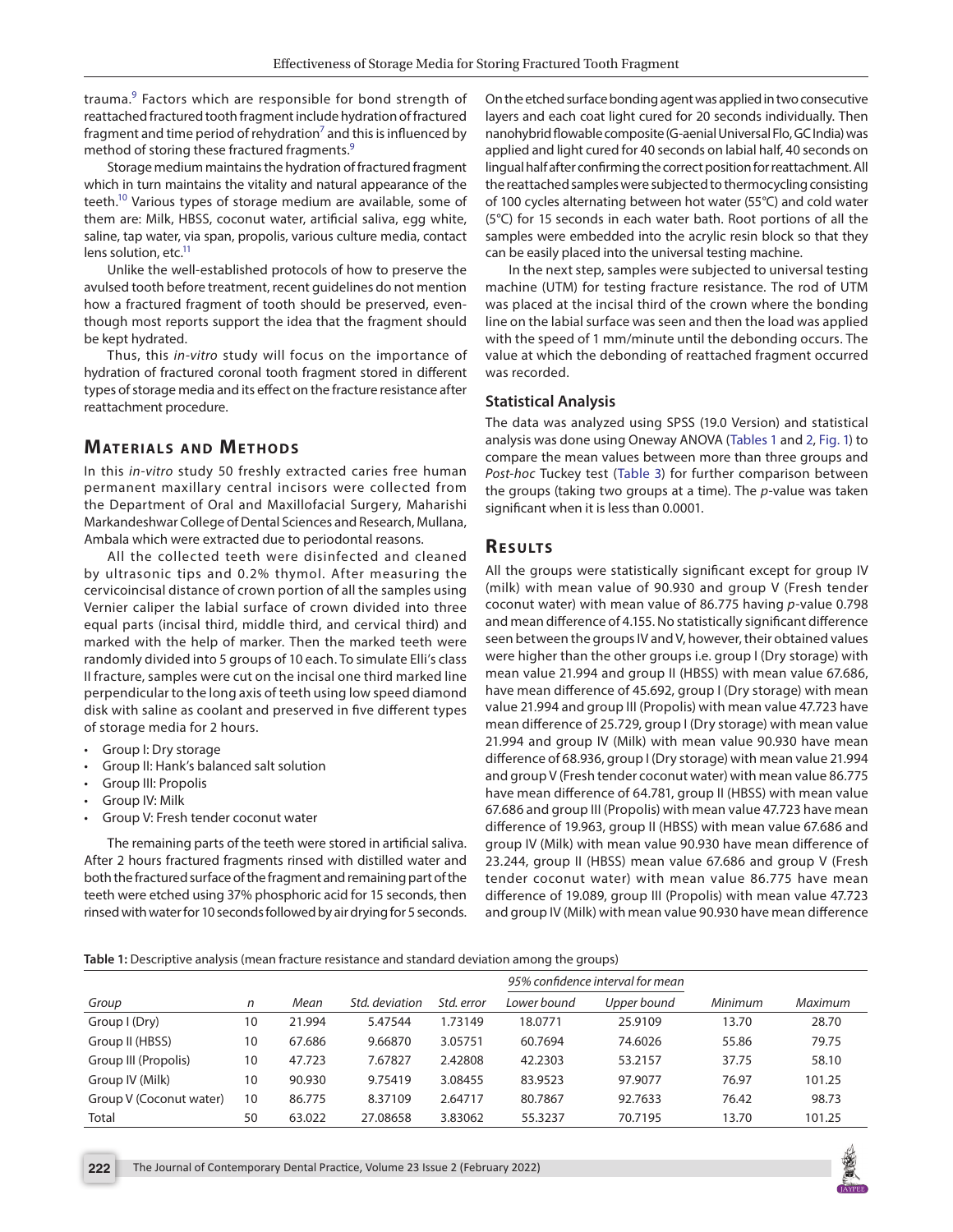<span id="page-2-0"></span>

|  |  | Table 2: One-way ANOVA |  |
|--|--|------------------------|--|
|--|--|------------------------|--|

|                | Sum of<br>squares | df | Mean<br>square |         | p value        |
|----------------|-------------------|----|----------------|---------|----------------|
| <b>Between</b> | 32821.706         | 4  | 8205.426       | 118,016 | $<$ 0.0001 $*$ |
| groups         |                   |    |                |         |                |
| Within         | 3128.754          | 45 | 69.528         |         |                |
| groups         |                   |    |                |         |                |
| Total          | 35950.459         | 49 |                |         |                |

 $p^*$   $> 0.001$ ; Highly significant



<span id="page-2-1"></span>**Fig. 1:** Comparison of mean value of fracture resistance between five types of storage media

<span id="page-2-2"></span>**Table 3:** *Post-hoc* Tuckey test for intergroup comparison level of significance

|                                                             | Mean difference |               |
|-------------------------------------------------------------|-----------------|---------------|
| Intergroup                                                  | between groups  | p value       |
| Group I (Dry storage) and II (HBSS)                         | 45.692          | $<$ 0.0001**  |
| Group I (Dry storage) and III (Propolis)                    | 25.729          | < 0.0001      |
| Group I (Dry storage) and IV (Milk)                         | 68.936          | $< 0.0001$ ** |
| Group I (Dry storage) and V (Fresh<br>tender coconut water) | 64.781          | < 0.0001      |
| Group II (HBSS) and III (Propolis)                          | 19.963          | < 0.0001      |
| Group II (HBSS) and IV (Milk)                               | 23.244          | < 0.0001      |
| Group II (HBSS) and V (Fresh tender<br>coconut water)       | 19.089          | $<0.0001$ **  |
| Group III (Propolis) and IV (Milk)                          | 43.207          | < 0.0001      |
| Group III (Propolis) and V<br>(Fresh tender coconut water)  | 39.052          | < 0.0001      |
| Group IV and V<br>(Fresh tender coconut water)              | 4.155           | 0.798         |

 $p^*$ *p* < 0.001; Highly significant

of 43.207, while group III (Propolis) with mean value 47.723 and group V (Fresh tender coconut water) mean value 86.775 have mean difference of 39.052. Least value obtained from group V followed by groups III and II.

## **Discussion**

Now a days, reattachment procedure for fractured tooth fragment is gaining popularity by preserving life like translucency via exact

restoration of coronal and surface morphology.<sup>12</sup> Therefore, if the fractured part of teeth is available then preserving it under moist condition is beneficial as it prevents collapse of collagen fibrils which in turn absorb energy, thus resisting fracture as stated by Jameson et al.). This enhance the bond strength.<sup>[2](#page-3-1)[,13,](#page-3-12)14</sup> Such moist condition is provided by storage media. Storage media is "the physiological solution that closely replicates the oral environment to help preserve the vitality of periodontal ligament cells following  $avulsion''$ <sup>[7](#page-3-6)</sup>

Important properties of some storage media:

- *pH (Hydrogenionic potential):* pH of any solution depends on the concentration of hydrogen ion in that solution. If higher concentration of hydrogen ion present then that solution will have lower pH value. Mostly cells have pH approximately 7.0,i.e., hydrogen ion concentration and OH<sup>−</sup> concentration is almost equal. This little variation in concentration of both the ions is hazardous to the cells.
- *Osmolality:* Osmolality and osmolarity both represents osmotically active solute molecules within a solution.

This study focused on achieving maximum bond strength and providing the better environment for storing the fractured part of the teeth. Different gold standard storage media were suggested like HBSS by "*International Association of Dental Traumatology"* and milk by "*American Association of Endodontics"* the reason behind this may be because:

- These two storage media has been popularly selected for studies of dental avulsion cases as reference media as these have approximately ideal osmolality as well as pH.
- Provide sufficient hydration.
- Maintain stability of collagen framework. $15-17$  $15-17$

Previous researches showed that some easily available storage media like human saliva, egg white, milk may work effectively in storing fractured fragments of teeth.<sup>18-[20](#page-3-17)</sup> If Indian Scenario taken into account for the trouble of storing fractured part of tooth, there are high chances of availability of coconut water or milk at trauma site like schools or road side accidents.<sup>[21](#page-3-18),22</sup> Therefore, in this study coconut water, milk, HBSS were used as storage media. Although propolis is not new in dentistry, very little information is available about its efficacy as storage media for fractured tooth fragment. Hence, propolis is also selected as storage media.

It was found that dry storage had least fracture resistance values as compared to other groups. These results were in *agreement with the studies conducted by following authors*: Sharmin DD, Shrani et al.,<sup>7</sup> Prabhakar et al.,<sup>[2](#page-3-1)</sup> Hedge et al.,<sup>26</sup> Shilpa et al.,<sup>16</sup> Daokar et al.,<sup>14</sup> Maia et al.,<sup>27</sup> Joseph et al.,<sup>19</sup> Kumar et al.<sup>28</sup> This is due to the absence of moisture which is responsible for brittleness of dentin<sup>23,[24](#page-3-23)</sup> and collapsing of collagen fibrils, thus prevents formation of mechanical interlocking.[25](#page-3-24),[26](#page-4-0) This shows the importance of moist dentin.

Although HBSS considered as gold standard storage media, in this study its fracture resistance values were lower from that of milk and fresh tender coconut water. Previous studies done by Shirani et al.,<sup>[9](#page-3-8)</sup> Prabhakar et al.,<sup>[2](#page-3-1)</sup> Hedge et al.,<sup>26</sup> Daokar et al.,<sup>14</sup> Chinchalkar et al., $^{25}$  Thakre et al.<sup>29</sup> also found that milk was a better storage media than other storage media. This may be due to the greater amount of water content and higher proportion of calcium and phosphate ions in milk which contributes to the hardness of dentin.<sup>27-[29](#page-4-3)</sup> The result of this study showed that propolis is less effective as compared to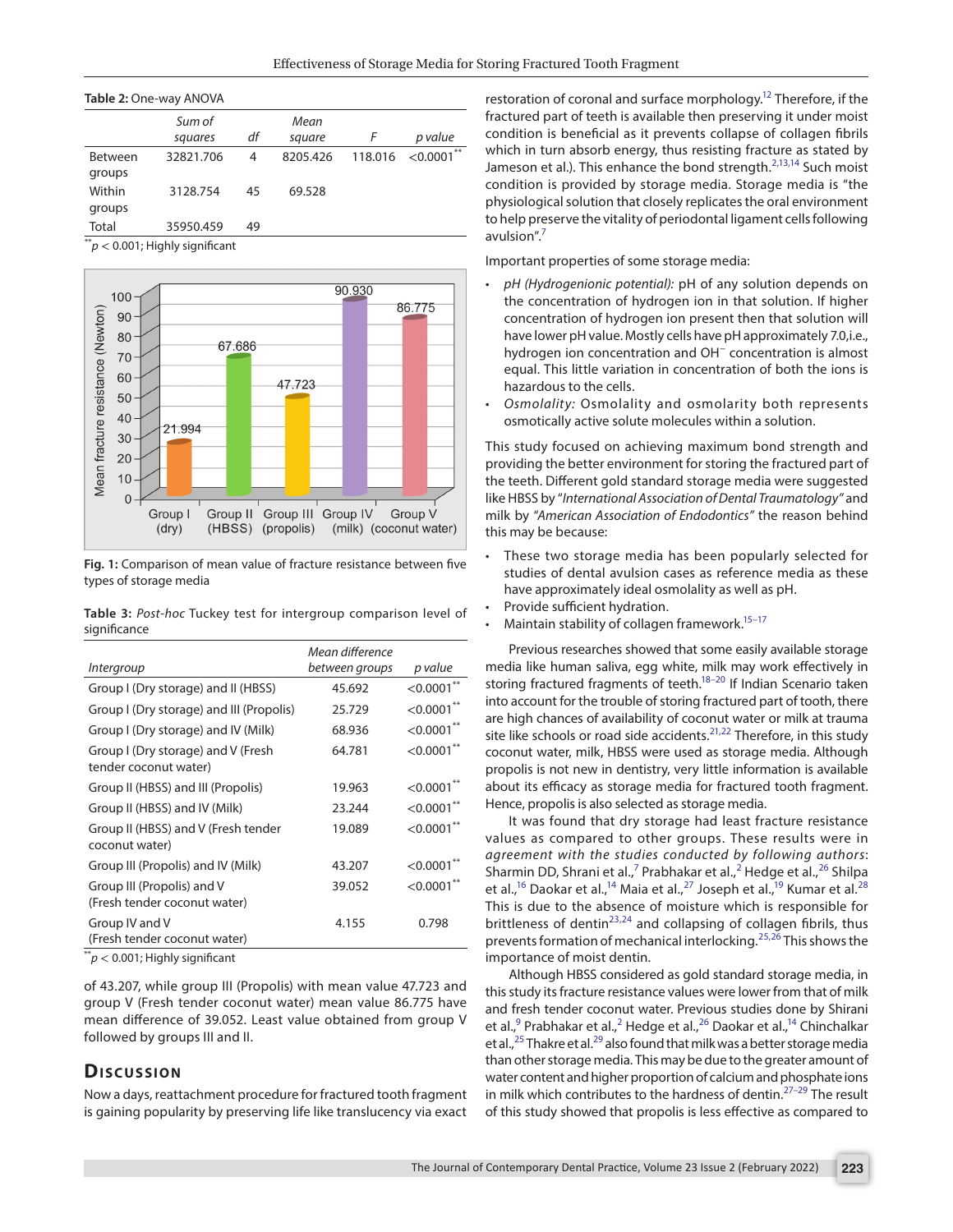HBSS, milk and fresh tender coconut water. Such observation may be due to the variability in composition of propolis according to climate, season, place, or presence of debris[.17](#page-3-15)[,20](#page-3-17)[,30](#page-4-4)[,31](#page-4-5)

However, there are some *s*tudies which does not support the result of present study like study done by Kumar et al.<sup>28</sup> and Mantri et al.<sup>[6](#page-3-5)</sup> who observed that HBSS was the ideal storage media for fractured fragment when comparing it with coconut water, milk, open environment.

Probable causes of HBSS as good storage media are as follows:

- Ideal osmolality (320 mOSM kg<sup>-1</sup>) and ideal pH (7.2)
- Like milk it also has physiologic pH and consists of essential nutrients
- Higher water content

According to this study milk and fresh tender coconut water were the best storage media for fractured teeth. There has been no comparative study for propolis and milk as a storage media done before. However, the probable reason for milk and coconut water as best storage media for fractured teeth rather than propolis is due to the greater osmolality and higher content of water due to which it showed better dentin wetting properties, thus forms better resin tags.<sup>16</sup> Also, the milk and the coconut water showed approximately similar pH. There is absence of toxic components in both the storage media.<sup>[24](#page-3-23)</sup>

One of the major limitations of this study is its *in vitro* nature, therefore not mimic the oral. Apart from this, conditions like both the fragments to be attached were non vital and the storing time of the extracted teeth was not same, the oral temperature was maintained only for limited period of time (thermocycling) and artificial salivary components further added to the limitations of the study.

# **CONCLUSION**

Based on the results and under the conditions of this study, it was concluded that hydration of fractured fragment improves the fracture resistance in contrast to dehydrated condition. Whereas, fracture resistance did vary within groups themselves; with the highest in milk and the lowest being with dry. Milk and fresh tender coconut water expressed no difference in their fracture resistance. Thus, fresh tender coconut water is a good alternative to milk as a storage media.

Further research is however needed with more studies and greater number of samples to compare these storage media especially for fractured teeth.

#### **REFERENCES**

- <span id="page-3-0"></span>1. Prasada L, Penta PK, Ramya MK. Evaluation of various interim storage media on the bond strength of coronal fragments reattached with flowable composite resin. APJR 2017;I:144–147.
- <span id="page-3-1"></span>2. Prabhakar AR, Yavagal CM, Limaye NS, et al. Effect of storage media on fracture resistance of reattached tooth fragments using G-aenial Universal Flo. J Conserv Dent 2016;19(3):250–253. DOI: 10.4103/0972- 0707.181942.
- <span id="page-3-2"></span>3. Bele AD, Jain D, Gautam A. Reattachment of fractured tooth fragment in maxillary anterior teeth: an esthetic approach. J Oral Health Comm Dent 2014;8(3):184–187. DOI: 10.5005/johcd-8-3-184.
- <span id="page-3-3"></span>4. Pusman E, Cehreli ZC, Altay N, et al. Fracture resistance of tooth fragment reattachment: effects of different preparation techniques and adhesive materials. Dent Traumatol 2010;26(1):9–15. DOI: 10.1111/j.1600-9657.2009.00855.x.
- <span id="page-3-4"></span>5. Divakar HD, Nayak M, Shetty R. Changing concepts in fracture reattachment of teeth: a case series. Endodontology 2017;2:48–54.
- <span id="page-3-5"></span>6. Mantri V, Palekar A, Dhoka A, et al. Evaluation of the effect of storage medium on fragment reattachment. Int J Prev Clin Dent Res 2017;4(3):1–5.
- <span id="page-3-6"></span>7. Shrani F, Manesh VS, Malekipour MR. Preservation of coronal tooth fragments prior to reattachment. Aus Dent J 2013;58(3):321–325. DOI: 10.1111/adj.12092.
- <span id="page-3-7"></span>Vamsi Krishna R, Madhusudhana K, Swaroopkumarreddy A, et al. Shear bond strength evaluation of adhesive and tooth preparation combinations used in reattachment of fractured teeth: an ex-vivo study. J Indian Soc Pedod Prev Dent 2015;33(1):40–43. DOI: 10.4103/0970-4388.148975.
- <span id="page-3-8"></span>9. Shirani F, Malekipour MR, Tahririan D, et al. Effect of storage environment on the bond strength of reattachment of crown fragments to fractured teeth. J Conserv Dent 2011;14(3):269–272. DOI: 10.4103/0972-0707.85813.
- <span id="page-3-9"></span>10. Mittal N, Swain G. Bio-esthetic restoration: a novel approach in conservative dentistry. Dentistry 2014;4(7):1–3. DOI: 10.4172/2161- 1122.1000245.
- <span id="page-3-10"></span>11. Malhotra N. Current developments in interim transport (storage) media in dentistry: an update. BDJ 2011;211(1):29–33. DOI: 10.1038/ sj.bdj.2011.523.
- <span id="page-3-11"></span>12. Andreasen FM, Noren JG, Andreasen JO, et al. Long term survival of fragment bonding in the treatment of fractured crowns: a multicenter clinical study. Quintessence Int 1995;26(10):669–681. PMID: 8935108.
- <span id="page-3-12"></span>13. Jalannavar P, Tavargeri A. Influence of storage media and duration of fragment in the media on the bond strength of the reattached tooth fragment. Int J Clin Pediatr Dent 2018;11(2):83–88. DOI: 10.5005/ jp-journals-10005-1490.
- <span id="page-3-13"></span>14. Daokar S, Late L, Pawar K, et al. To evaluate the effect of storage medium on fracture resistance of reattached tooth fragments by using flowable composite resin. IJMSIR 2018;3(2):06–10.
- <span id="page-3-14"></span>15. Bhargava M, Pandit IK, Srivastava N, et al. An evaluation of various materials and tooth preparation designs used for reattachment of fractured incisors. Dent Traumatol 2010;26(5):409–412. DOI: 10.1111/j.1600-9657.2010.00913.x.
- <span id="page-3-20"></span>16. Shilpa N, Rao VV, Vasepalli M, et al. Effect of storage media on fracture resistance of reattached tooth fragment: an in vitro comparative study. Int J Adv Res 2017;5(4):1604–1609. DOI: 10.21474/ IJAR01/3988.
- <span id="page-3-15"></span>17. Vishwanathan S, Nandan N, Raj SN, et al. Storage media:a review. EJMED 2019;4(6):1–8. DOI: 10.24018/ejmed.2019.4.6.82.
- <span id="page-3-16"></span>18. Souza BDM, Bortoluzzi EA, Reyes JC, et al. Effect of temperature and seven storage media on human periodontal ligament fibroblast viability. Dent Traumatol 2017;33(2):100–105. DOI: 10.1111/ edt.12311.
- <span id="page-3-21"></span>19. Joseph RM, Kumar R, Simon EP, et al. Effect of storage media on fracture resistance of reattached tooth fragments using flowable composite. Dent Bites 2019;6(3):30–35.
- <span id="page-3-17"></span>20. Princy P, Waly AS, Venkatesan R, et al. Comparative evaluation of the effect of various storage mediums on the fracture resistance of re-attached tooth fragments: an ex-vivo study. ADJ 2020;7(3):467–473. DOI: 10.21608/adjg.2020.17453.1196.
- <span id="page-3-18"></span>21. Poi WR, Sonoda CK, Martins CM, et al. Storage media for avulsed teeth: a literature review. Braz Dent J 2013;24(5):437–445. DOI: 10.1590/0103- 6440201302297.
- <span id="page-3-19"></span>22. Gomes MCB, Westphalen VPD, Westphalen FH, et al. Study of storage media for avulsed teeth. Braz J Dent Traumatol 2009;1(2):69–76.
- <span id="page-3-22"></span>23. Farik B, Munksgaard EC, Andreasen JO. Drying and rewetting crown fragments prior to bonding. Endod Dent Traumatol 1999;15(3):113– 116. DOI: 10.1111/j.1600-9657.1999.tb00766.x.
- <span id="page-3-23"></span>24. Choi AN, Lee JH, Son SA, et al. Effect of dentin wetness on the bond strength of universal adhesives. Materials 2017;10(11):1–13. DOI: 10.3390/ma10111224.
- <span id="page-3-24"></span>25. Chinchalkar RP, Mahaparale RR, Bapna PAK, et al. Effect of different storage media on the bond strength of fractured parts before re-attachment: an in vitro study. Int J Sci Res 2019;8(11):16–18.